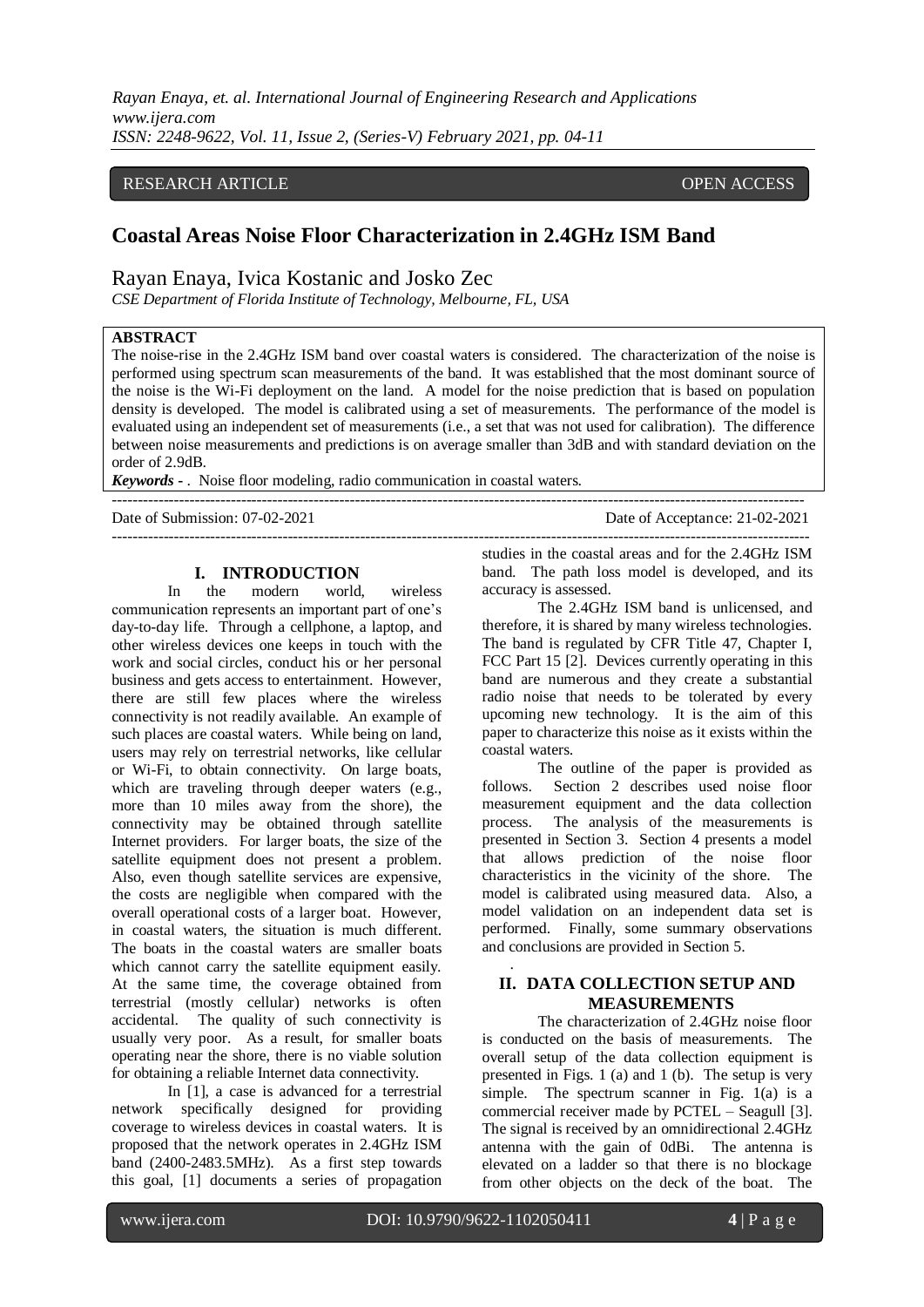*Rayan Enaya, et. al. International Journal of Engineering Research and Applications www.ijera.com ISSN: 2248-9622, Vol. 11, Issue 2, (Series-V) February 2021, pp. 04-11*

antenna is at the height of about 3m above the surface of the ocean. Seagull has a built in GPS receiver which stamps each spectrum measurement with a geo location and time. Finally, the receiver is connected to a laptop which runs the software for automated collection of the measurements.



**Figure 1 (a).** Schematic of data collection equipment



Figure 1 (b). Picture of the equipment setup on the boat

The receiver is set up to perform a spectrum scan of the 2.4GHz band in accordance with parameters given in Table 1. There are 2088 scanned frequencies across the band. The frequencies are separated by 40kHz and the frontend filter bandwidth used for the scan is 80kHz. The noise figure of the receiver is 5dB, so the noise floor is at -120dBm. An example of a spectrum scan obtained by the equipment is presented in Fig. 2. One sees that there are some portions of the spectrum that are quiet, and the Rx Power is about - 120dBm. However, there are portions of the spectrum where the received power is as high as - 97dBm. This indicates a *noise rise* of 23dB.

|  |  | Table 1. Parameters of the scanning receiver |  |  |  |
|--|--|----------------------------------------------|--|--|--|
|--|--|----------------------------------------------|--|--|--|

| Parameter       | Value        | Unit       |
|-----------------|--------------|------------|
| Start frequency | 2400         | <b>MHz</b> |
| End frequency   | $2483.5$ MHz |            |

| Frequency increment                                       | 40     | kHz |
|-----------------------------------------------------------|--------|-----|
| Bandwidth $(B)$                                           | 80     | kHz |
| Number of frequencies across<br>the band                  | 2088   |     |
| Noise figure of the receiver<br>( F                       | 5      | dB  |
| Noise floor in 80kHz<br>$10\log (kTB) + F \vert dB \vert$ | $-120$ | dBm |



**Figure 2**. An example spectrum scan of the 2.4GHz ISM band

As an illustration, a trajectory of the boat during data collection is presented in Fig. 3. The measurements were collected along the coast of West Palm Beach, FL, USA. The area is an example of a populated urban area along Florida's costs. A significant noise rise in the ISM band is expected. This is indeed the case. From Fig. 3 one sees that as the boat operates close to the shore, the median noise power within 80kHz becomes as high as -95dBm. This corresponds to a noise rise that is on the order 25dB. However, as the boat travels further from the shore, the power of the noise decreases fairly quickly.

#### **III. DATA ANALYSIS**

A spectrogram produced from all measurements in Fig. 3 is presented in Fig 4. The frequency range used for data collection is plotted along the x-axis. Each row of the image in Fig. 4 represents a single spectrum scan (like the one shown in Fig. 2.).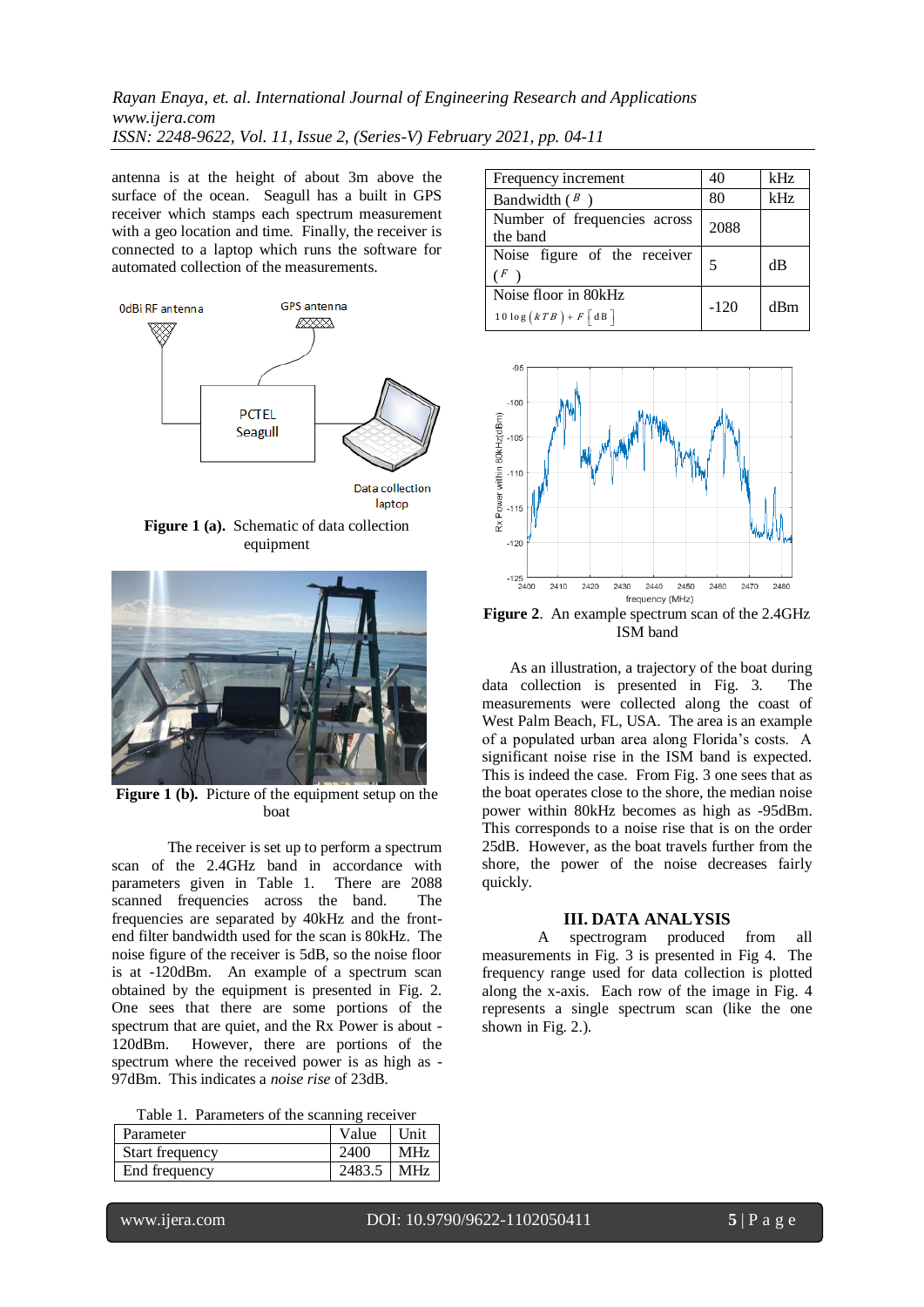

Median Nf (dBm)

 $-105.00$  $-120.00$ 

The color of the trace indicates median noise power across the band. The power is measured within a bandwidth of 80 kHz. (c.f. Table 1). The collection starts at the "green star" and ends at the "red star".

Approximate location of the area: Latitude: 26.7693 N, Longitude: 80.0282 W

Figure 3. Measurements used for model calibration

However, the noise floor value of -120dB is subtracted, and the spectrum scan is presented as the noise rise value in dB. The measurements are ordered top to bottom. In other words, the measurements collected around the green star (c.f. Fig, 3) are at the top of the Fig. 4, while the measurements collected around the red star (c.f. Fig. 3) are at the bottom of Fig. 4. There are more than 50,000 spectrum scans. Following observations may be made:

- The noise in the band is dominated by the three Wi-Fi channels (Channel  $1$  – center frequency 2412MHz, Channel 6 – center frequency 2437MHz, and Channel 11 -center frequency 2462MHz). Other Wi-Fi channels are used as well, but to a lesser extent.
- In general, Wi-Fi seems to be the dominant source of the interference. In Fig. 4, one may easily identify Wi-Fi channels. The center frequencies of the Wi-Fi channels align with dark blue vertical lines of the spectrogram [4].
- The portion of spectrum between 2473 and 2483.5MHz appears to be unoccupied. Wi-Fi Channel 11 ends at 2473MHz [4]. The spectrum between 2473 and 2483.5MHz belongs to Wi-Fi Channels 12 and 13. It seems that on land, these channels are deployed infrequently and hence, the noise rise in the corresponding portion of the spectrum is considerably smaller than within the rest of the band.
- The largest noise rise is experienced in Channel 6 (2426-2448MHz). This channel is assumed as the channel with the worst-case noise rise.
- As expected, the noise rise depends on the distance between the measurement point and the coastal population on the land. The bright yellow parts of the trace in Fig. 3 occur in the vicinity of the Palm Bach Shores and Singer Island which are well known destinations with many residences, hotels, and high-rises. Wi-Fi access points, and other ISM devices deployed throughout these two areas create a substantial noise rise within the band.

A set of traces for the noise rise in few Wi-Fi channels is presented in Fig. 5. One observes that the noise rise profile in channels 1, 6 and 11 is quite similar. Channel 6 is somewhat noisier than the other two, but the differences are not that large. Channel 13 is at the edge of the ISM band and its noise rise is 3-4dB lower than what is recorded in Channel 1. However, this cannot be attributed to a deployment of Channel 13 devices. The overlap between Wi-Fi channels is very large, and Channel 11 and 13 share the spectrum between 2461MHz and 2473MHz (12MHz). The noise rise in Channel 13 is predominantly a result of the Channel 11 deployments. To clarify the case in point, Figure 5 shows the noise rise for the upper 10.5MHz of spectrum (2473-2483.5MHz).



measurements in Fig. 3.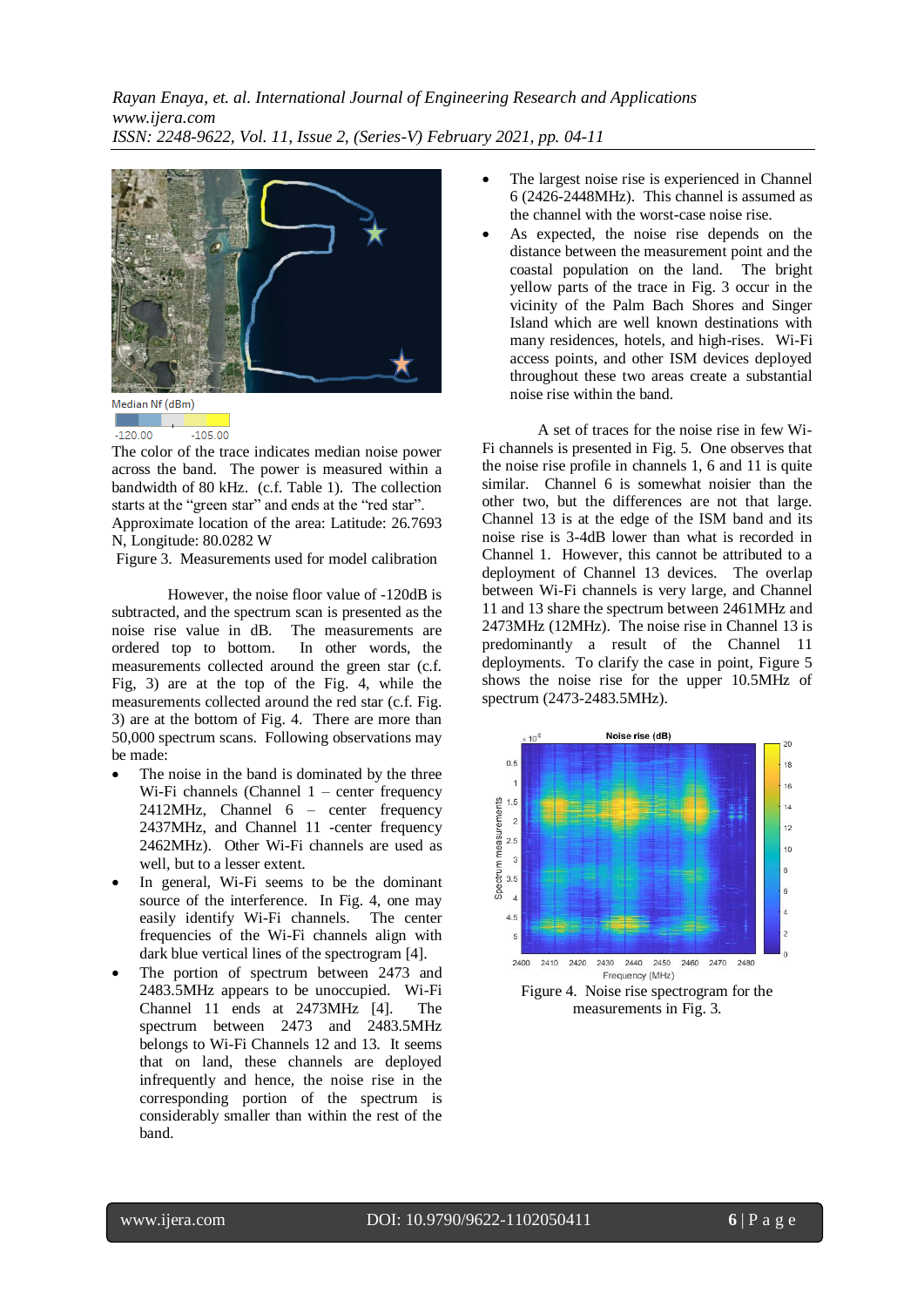

Wi-Fi Channels

One sees that for the most part, the noise rise in this portion of the spectrum stays way below 5dB.

### **IV. NOISE FLOOR MODELING**

For the coastal waters, the most dominant source of the noise is the onshore deployment of the Wi-Fi systems. It is easy to understand that the density of such a deployment is fundamentally dependent on the population density. Therefore, the noise rise that one experiences in the coastal waters depends on the two factors: population density on the shore and the distance of the boat from the shore. On the basis of these observations, one may develop a simple model for the noise rise.

Consider the situation depicted in Fig. 6. The boat in the figure is traveling in the coastal waters. An element of the noise power within a given Wi-Fi channel that reaches the boat may be expressed as

$$
dP_{_{NC}} = K_c \frac{\rho(x, y)}{L(d)} dx \cdot dy \tag{1}
$$

Where  $\rho(x, y)$  is the population density at the elementary area (shaded square in Fig. 6),  $L(d)$  is the path loss between the elementary area and the boat's receive antenna,  $d$  is the distance between the boat's antenna and elementary area,  $\frac{dx \cdot dy}{dx}$  is the size of the elementary area and  $K_c$  is the constant of proportionality. This constant depends on the channel since the occupancy of Wi-Fi channels is not uniform. As evident from Fig. 4, Channel 6 is the highest occupied channel. Channels 1 and 11 have high occupancy as well. Other channels have much lower occupancy.



The path loss model for the ISM band in the coastal waters is studied in [1]. Based on these studies, a nominal path loss model has a form of

$$
L(d) = L_0 \times d^n \qquad (2)
$$

where  $L_0$  is the median path loss between the source and the reference distance of 1km,  $d$  is the distance between the radiation source and the receiver and <sup>n</sup> is the path loss exponent.

According to [1], nominal value for median path loss to 1km is 101.7dB (i.e.,  $1.479 \times 10^{10}$  in linear domain) and the nominal value for path loss

exponent is 4. By substituting  $(2)$  into  $(1)$ , one obtains an estimate of the total noise power within a given Wi-Fi channel as:

$$
P_{_{NC}} = \iint\limits_{\substack{(x,y)\text{ within }\\ \text{radio horizon}}} K_c \frac{\rho(x,y)}{L_0 d^n(x,y,x_0,y_0)} dx \cdot dy + N_0
$$

(3)

In (3) the location of the boat is  $(x_0, y_0)$ , and the function  $d(x, y, x_{0}, y_{0})$  represents the distance between the boat and an elementary area at the

location  $(x, y)$ . The last term in (3),  $N_{\circ}$ , is the thermal noise. Given the Wi-Fi bandwidth of 22MHz and the noise figure of 5dB, the value of the noise floor component is -95.6dBm (or  $2.783 \times 10^{-10}$  mW).

In general, the proportionality constant  $K_c$  is unknown. Within this paper, the value of  $K_c$  is determined from measured data using regression analysis. This process is referred to as the "model calibration". To understand the model calibration, consider a prediction of the noise within a Wi-Fi channel at the ith location. One may write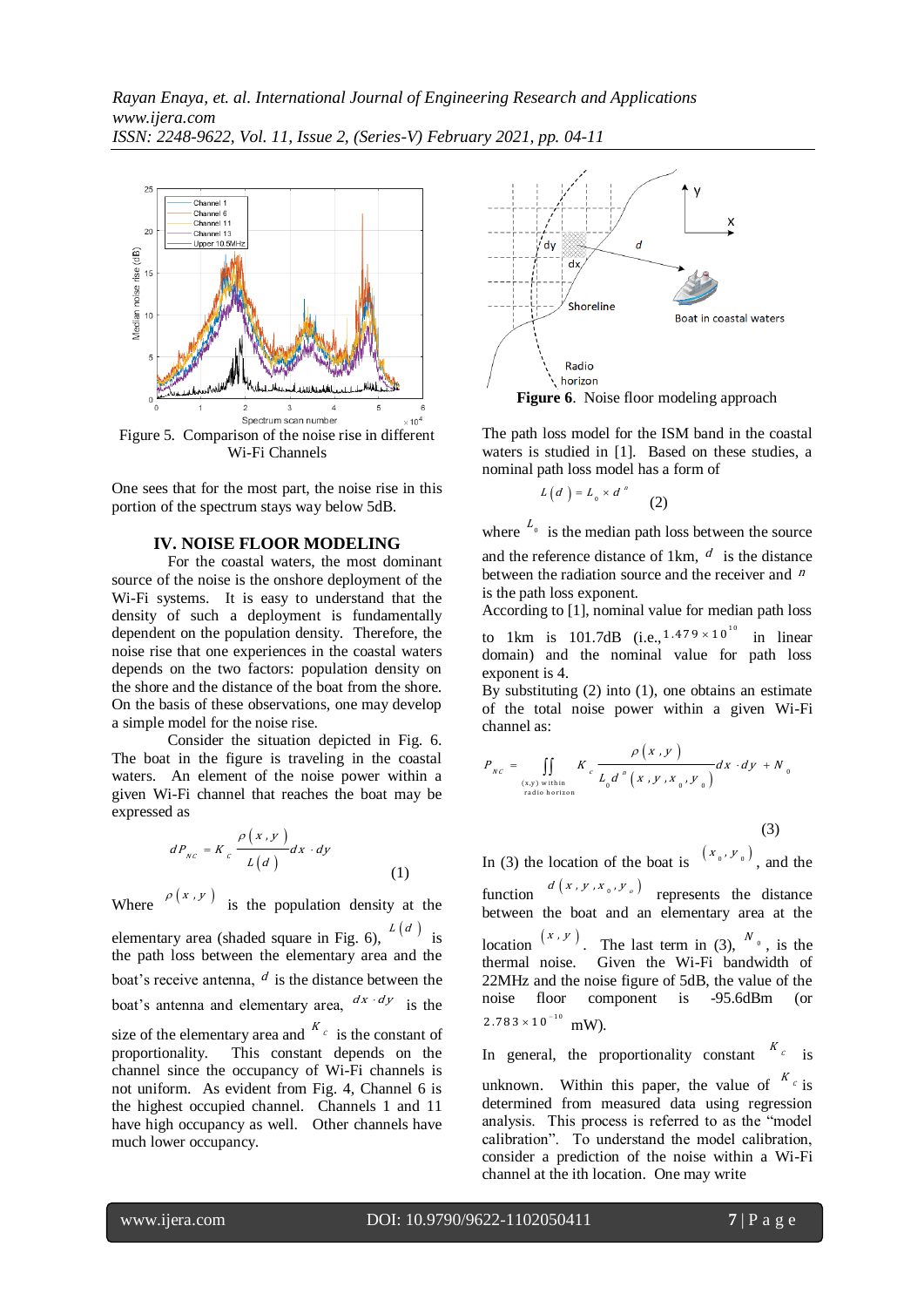*ISSN: 2248-9622, Vol. 11, Issue 2, (Series-V) February 2021, pp. 04-11*

$$
P_{_{NCpi}} = K_c \cdot \iint_{R_{_{N}}}\frac{\rho(x,y)}{L_0 d_{_I}^{^{n}}} dx \cdot dy + N_{_{0}} = K_c Z_{_{ni}} + N_{_{0}}
$$
\n(4)

In (4) the area of integration  $\binom{R_{\mu}}{R_{\mu}}$  is the radio horizon of the ith measurement location. To simplify the notation, the double integral is replaced with the symbol  $Z_{ni}$ . The function  $Z_{ni}$  depends on the location, and it is proportional to the noise created by the band's utilization on land. Let  $P_{N C m i}$ be the measurement of the noise power within the channel at the same ith location. Then the difference, between  $P_{N C m i}$  and  $P_{N C p i}$  represents the prediction error ate the ith location. The Mean Square Error (MSE) across all locations may be written as:

$$
MSE = \sum_{i=1}^{N} (K_c \cdot Z_{ni} + N_0 - P_{NCmi})^2 = F(K_c)
$$
\n(5)

By minimizing  $F(K_c)$  with respect to  $K_c$ , one obtains

$$
K_{c} = \frac{\sum_{i=1}^{N} (P_{N C m i} - N_{0}) Z_{n i}}{\sum_{i=1}^{N} Z_{n i}^{2}}
$$
(6)

The value in (6) is a regression value for the Wi-F channel specific coefficient of proportionality.

#### **V. CALIBRATION OF THE MODEL**

For the purpose of model calibration, a population density map of the area is used. The map is displayed in **Fig. 7**. Each point on the map represents the population count in a square that is 500m on a side. As seen, the population counts vary from zero, over the waters and some small sections of the land, to 812 in some areas along the beach.

Utilizing the approach, outlined by (4)-(6), the coefficients of proportionality are obtained for all thirteen W-Fi channels in the ISM band. The results are summarized in Table 2. To illustrate the use of Table 2, consider the prediction model for Wi-Fi channel 6.

The prediction of the noise power at the ith location becomes



The color of each point indicates the number of people residing within a square that is 500m on a side.

Approximate location of the area: Latitude: 26.7693 N Longitude: 80.0282 W

**Figure 7.** Population density in the area impacting the noise floor measurements.

| Table 2. Coefficient of proportionality (<br>$\mathcal{C}$ |                       |        |                      |  |  |
|------------------------------------------------------------|-----------------------|--------|----------------------|--|--|
| Wi–Fi                                                      | Frequency             | $K_c$  | St. dev. of          |  |  |
| Channel                                                    | range                 | $n-2$  | prediction           |  |  |
|                                                            | $\lceil$ MHz $\rceil$ | mW(km) | error                |  |  |
|                                                            |                       |        | $\lceil$ dB $\rceil$ |  |  |
| 1                                                          | 2401-2423             | 0.103  | 1.9                  |  |  |
| 2                                                          | 2406-2428             | 0.119  | 2.0                  |  |  |
| 3                                                          | 2411-2433             | 0.128  | 2.0                  |  |  |
| 4                                                          | 2416-2438             | 0.154  | 2.1                  |  |  |
| 5                                                          | 2421-2443             | 0.185  | 2.1                  |  |  |
| 6                                                          | 2426-2448             | 0.185  | 2.1                  |  |  |
| 7                                                          | 2431-2453             | 0.175  | 2.2                  |  |  |
| 8                                                          | 2436-2458             | 0.135  | 2.1                  |  |  |
| 9                                                          | 2441-2463             | 0.124  | 2.1                  |  |  |
| 10                                                         | 2446-2468             | 0.132  | 2.1                  |  |  |
| 11                                                         | 2451-2473             | 0.119  | 2.0                  |  |  |
| 12                                                         | 2456-2478             | 0.105  | 1.8                  |  |  |
| 13                                                         | 2461-2483             | 0.067  | 1.5                  |  |  |

 $\overline{\nu}$ 

 $_{6\pi i}$  = 0.185 m W · k m<sup>2</sup>  $= 0.185$  mW  $\cdot$  km<sup>2</sup>  $\times$ 

$$
P_{N6pi} = 0.185 \text{ m W} \cdot \text{km}^2 \times
$$
  
\n
$$
\sum_{\substack{d < R_{\mu}, \\ \text{and} \\ \text{and} \\ d_{\mu} < 3.7 \sqrt{3} \text{ km}}} \frac{\rho(x, y) \cdot 0.25 \cdot \text{km}^2}{1.479 \times 10^{10} \cdot d^4} + 2.783 \times 10^{-10} \cdot \text{m W}
$$

(7)

According to Table 2, for Wi-Fi channel 6, the proportionality constant is  $K_c = 0.185$  mW  $\cdot$  km<sup>n</sup> 2 i, .

www.ijera.com DOI: 10.9790/9622-1102050411 **8** | P a g e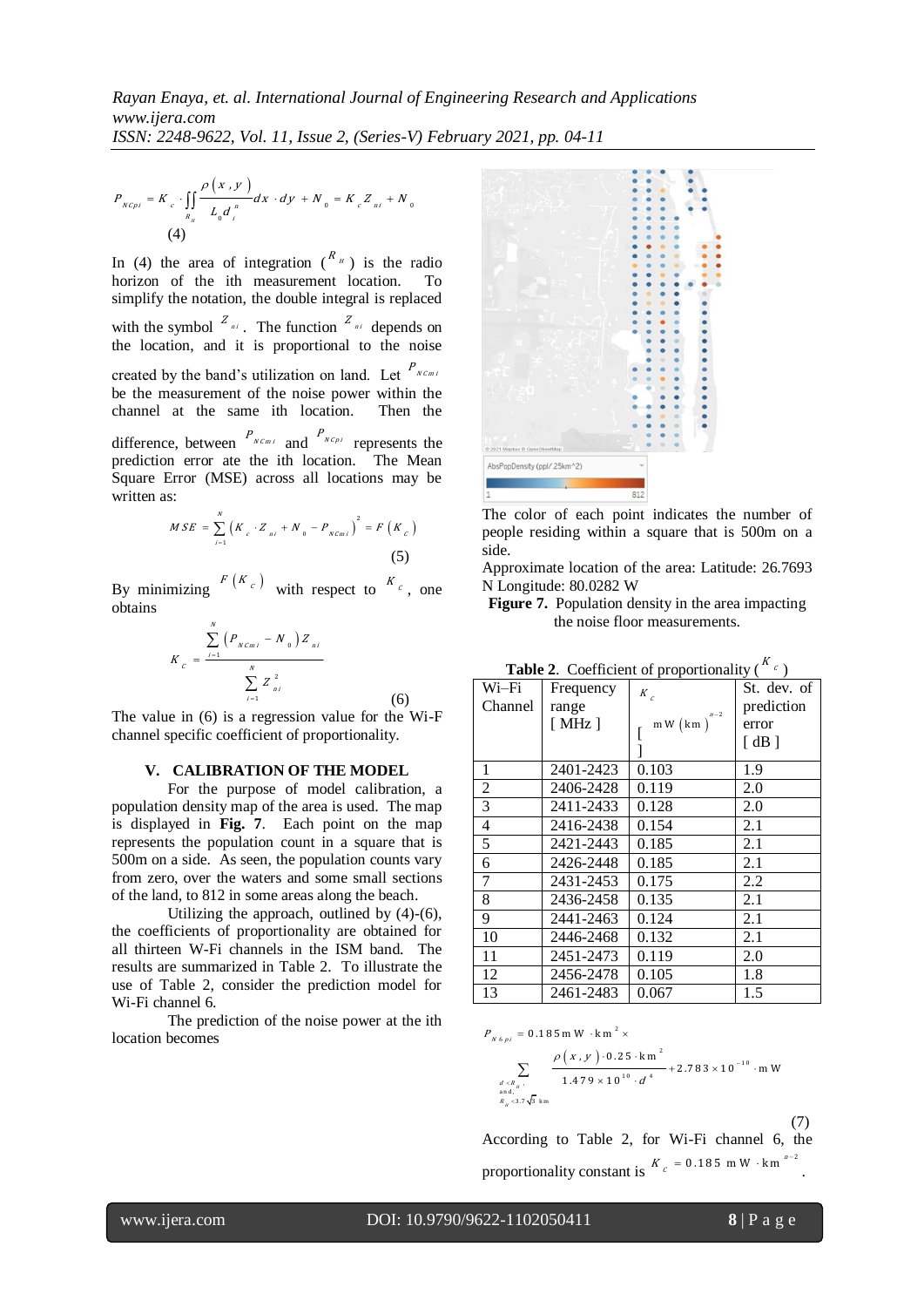The analysis in [1], report the path loss exponent of  $n = 4$ . Since the population density is available at the resolution of a 500m square bin, the integral in (3) becomes a summation. The value of  $0.25 \cdot \text{km}^2$ 

is the size of the elementary surface  $\frac{dx \cdot dy}{dx}$ . The radio horizon for a receiver that is 3m above the

surface of the sea is given by  $R_{\mu} = 3.7\sqrt{3}$  km [5]. The distance  $d$  in (7) is given in km. Finally, the value of  $2.783 \times 10^{-10}$  mW is the thermal noise floor within 22 MHz Wi-Fi channel as observed by a receiver with a 5dB noise figure.

Using (7), predictions of the noise floor are obtained and compared against the measurements. The comparison is presented in Fig. 8. One may observe a relatively good agreement between the measurements (blue line) and predictions (red line). For the most part, the two curves track each other within couple of dBs. There are, however, a couple of locations where the difference is slightly larger. Some insight in why this may be the case is presented as follows.

First, one may notice large variations of the measured data around measurement mark ~47,000. The area where tests were performed had few larger boats with the on-board Wi-Fi systems. In few instances, these larger boats would be close to the measurement boat and their Wi-Fi would elevate the measured noise floor. One such instance occurs around measurement mark 47,000.

**Figure 9** presents a section of the measurement trajectory colored by the absolute value of the prediction error for Wi-Fi Channel 6. One notices that the absolute difference becomes larger as the measurement boat comes closer to the shore. By its very nature, the model in (3) assumes that the Wi-Fi channel noise is an aggregation of small contributions from many access points. This is a very reasonable assumption when the boat operates in an area that is far from the shore.

However, when the boat approaches the shore, the fine details of the access points distribution on land become important. For example, around measurement mark 43,000 (section shown in Fig. 9), the measured noise floor is significantly lower than what is predicted.



**Figure 8**. Comparison of measurements and predictions for Wi-Fi Channel 6 (Calibration data)



Abs(Error)  $0.000$ 

9.808

The color of the trace indicates absolute difference between measured noise floor and predicted noise floor expressed in dB.

Approximate location of the area: Latitude: 26.7632 N, Longitude: 80.0332 W

**Figure 9.** Location of significant differences between measurements and predictions

At this location, the boat is right in front of a golfcourse which practically has no Wi-Fi access points, a construction site and a few larger estates that might have been unoccupied during the measurement campaign.

### **VI. VERIFICATION OF THE MODEL**

For the noise floor model verification and testing, a different coastal location is selected. A section of the cost between Sebastian and Vero Beach, FL is surveyed (c.f. Fig. 10). This area is not as heavily populated as the calibration area near West Palm Beach. The population density is close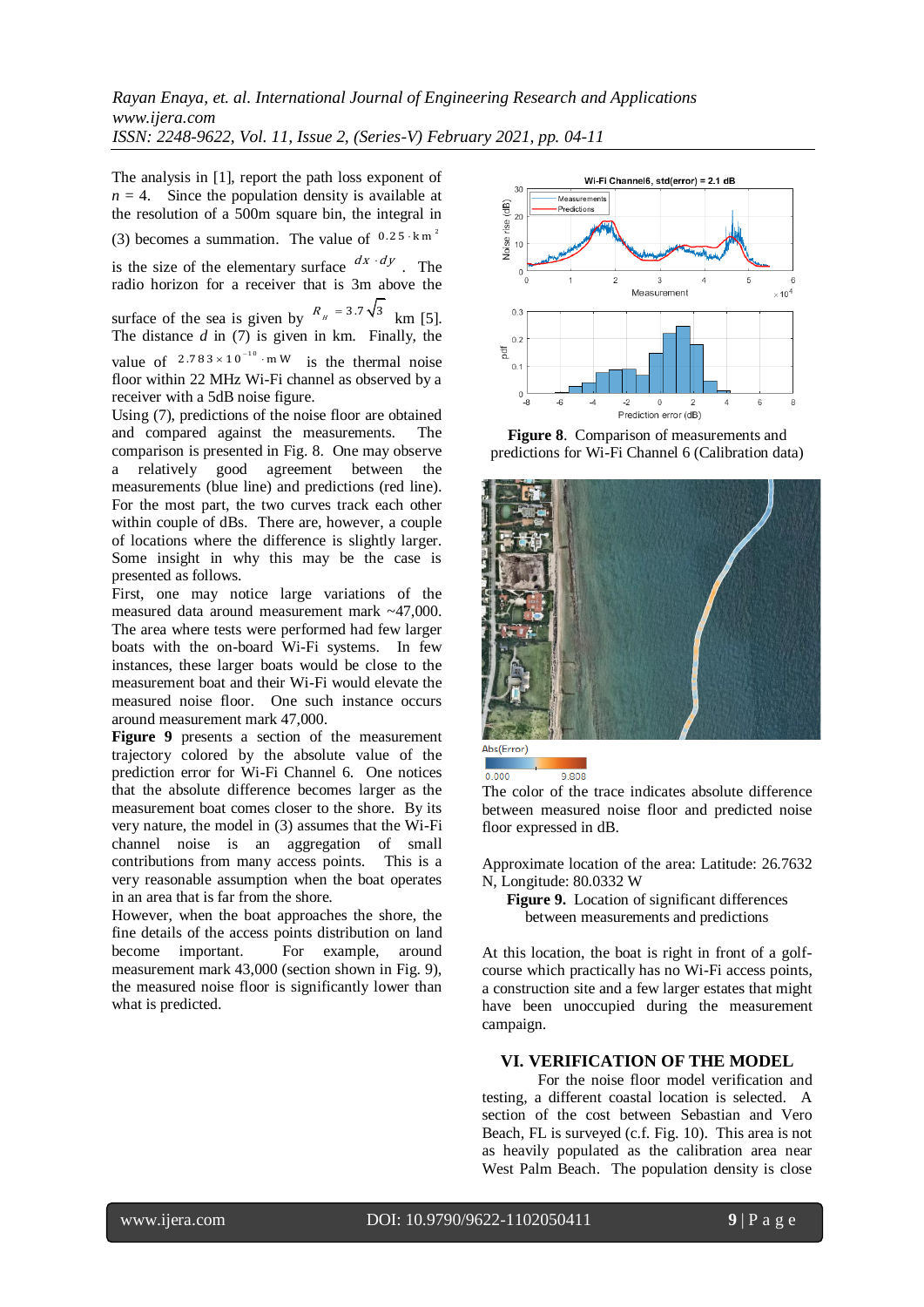## *Rayan Enaya, et. al. International Journal of Engineering Research and Applications www.ijera.com ISSN: 2248-9622, Vol. 11, Issue 2, (Series-V) February 2021, pp. 04-11*

to median population density along Florida's coast, and therefore this area may be considered as a more typical. The boat trajectory used for the measurements is presented in Fig. 10. One may observe that the trajectory is closer to the shore then in the case of West Palm Beach measurements (c.f. Fig.4). In Fig. 10, the color of the trace indicates median received power within 80kHz of the receiver's bandwidth. By comparing Figs 4 and 10, one immediately notices that the verification data exhibit a substantially smaller noise rise. This could be expected since the verification area has a smaller population density.

To further illustrate the point, the spectrogram associated with the measurements in **Fig**. 10 is presented in Fig. 11. Just as in the case of West Palm Beach measurements, one may clearly identify Wi-Fi channels. They represent dominant sources of the noise rise in the band. Most of the noise if noticed on channels 1, 6 and 11, with Channel 11 having the highest noise rise. This is different from what was observed in the calibration data (c.f. Fig. 4) where Channel 6 has the largest amount of noise. One may expect slight variations in the distribution of the deployment between primary channels (1,6 and 11) from location to location. Hence, the coefficients in Table 2 may change somewhat between different geographical locations. For preliminary considerations, a notion of the "noisiest Wi Fi channel" (nWi-Fi) is introduced.

The nWi-Fi is the channel that has the highest noise rise. All other channels at a given location have the noise rise that is smaller than nWi-Fi. In the case of calibration data, the noisiest channel is Channel 6. In the case of verification data, the noisiest channel is Channel 11. For the noise rise prediction model in (3), it is assumed that

the nWi-Fi has  $K_c = 0.185$  mW  $\cdot$  km<sup>n-2</sup>.

Equation (7) is used for prediction of the noise rise within Channel 11 of the measurements in Fig. 10. As seen in Fig. 11, Channel 11 is the nWi-Fi for the verification area. The comparison between measurements and model predictions is presented in Fig. 12. The following observations may be made:



Median NF (dBm)  $-120.00$  $-110.00$ 

The color of the trace indicates median noise power across the band. The power is measured within a bandwidth of 80 kHz. (c.f. Table 1). The color bands are slightly different than Fig. 3. The noise floor in this case is much lower as there are no highdensity population areas.

Approximate location of the area: Latitude: 27.6624 N, Longitude: 80.3554 W

**Figure 10**. Location of the measurements used for model verification

- There is a good agreement between the measurements and predictions. The mean difference between the two is smaller than 3dB and the standard deviation of the prediction error is 2.9dB.
- The prediction model tends to overestimate the noise rise. One possible explanation is in that model does not consider the heights of the access points on the shore. For the calibration area, many of the Wi-Fi access points are located on the higher floors of high-rise buildings. Signals emitted from higher radiation centerlines tend to propagate further [5]. When the model is used in an area where the Wi-Fi access are closer to the ground it tends to overestimate the propagation distances of the signals.
- The trajectory of the boat during the verification measurement is close to the shore. By its very nature, the model assumes that the noise is a result of signal aggregation from many small sources. In the vicinity of the shore, this may not be the case and the noise rise may be